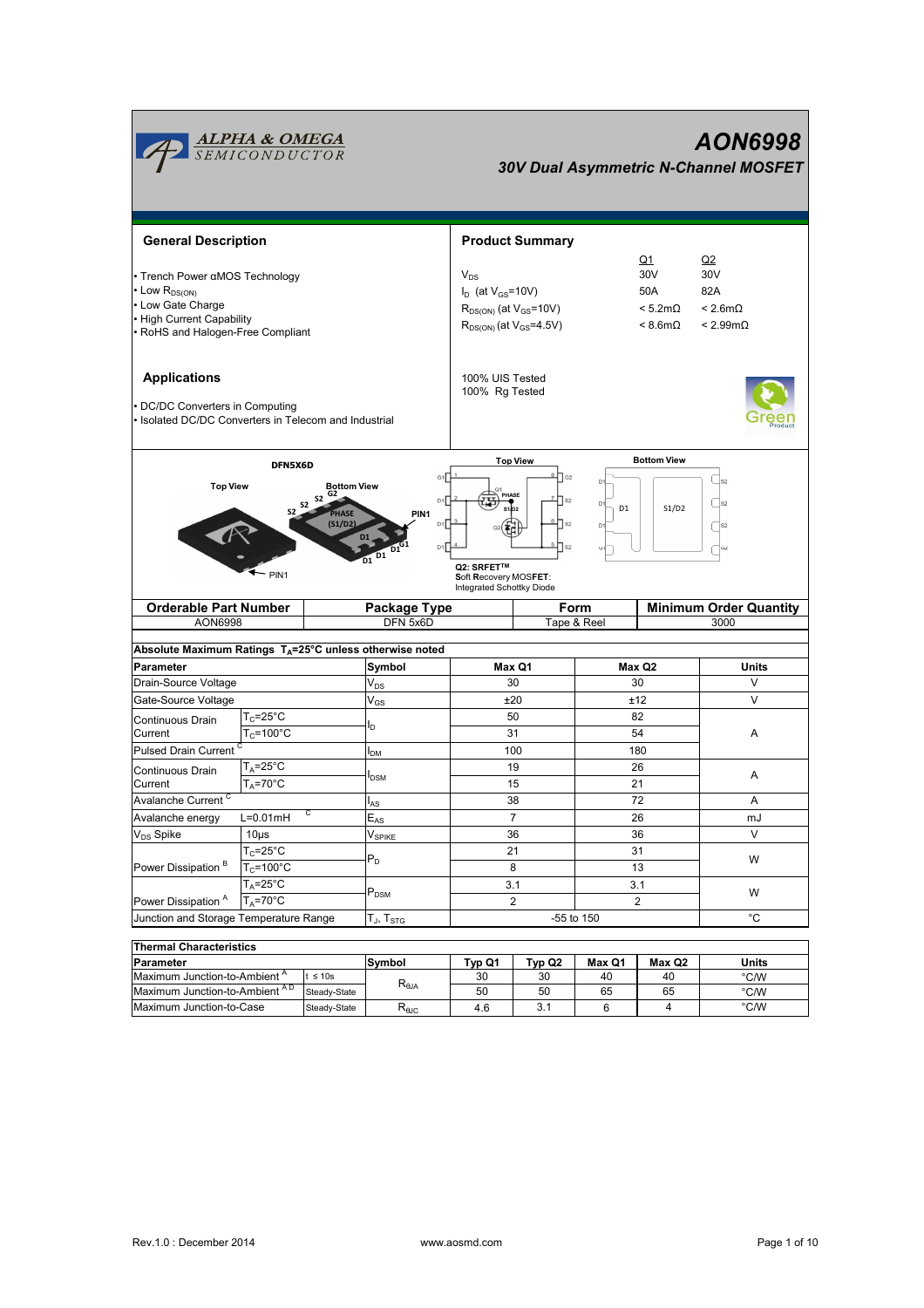## **Q1 Electrical Characteristics (TJ=25°C unless otherwise noted)**

| <b>Symbol</b>                          | <b>Parameter</b>                      | <b>Conditions</b>                                                                                  |                     | Min | <b>Typ</b> | <b>Max</b> | <b>Units</b> |  |  |
|----------------------------------------|---------------------------------------|----------------------------------------------------------------------------------------------------|---------------------|-----|------------|------------|--------------|--|--|
| <b>STATIC PARAMETERS</b>               |                                       |                                                                                                    |                     |     |            |            |              |  |  |
| <b>BV<sub>DSS</sub></b>                | Drain-Source Breakdown Voltage        | ID=250µA, VGS=0V                                                                                   |                     | 30  |            |            | V            |  |  |
| $I_{DSS}$                              | Zero Gate Voltage Drain Current       | $V_{DS}$ =30V, $V_{GS}$ =0V                                                                        |                     |     |            | 1          |              |  |  |
|                                        |                                       |                                                                                                    | $T_i = 55^{\circ}C$ |     |            | 5          | μA           |  |  |
| $I_{GSS}$                              | Gate-Body leakage current             | $V_{DS}$ =0V, $V_{GS}$ = $\pm$ 20V                                                                 |                     |     |            | ±100       | nA           |  |  |
| $V_{GS(th)}$                           | Gate Threshold Voltage                | $V_{DS}$ = $V_{GS}$ , I <sub>D</sub> =250 $\mu$ A                                                  |                     | 1.4 | 1.8        | 2.2        | V            |  |  |
| $R_{DS(ON)}$                           | Static Drain-Source On-Resistance     | $V_{GS}$ =10V, $I_D$ =20A                                                                          |                     |     | 4.3        | 5.2        | $m\Omega$    |  |  |
|                                        |                                       |                                                                                                    | $T_i = 125$ °C      |     | 6.3        | 7.6        |              |  |  |
|                                        |                                       | $V_{GS} = 4.5V$ , $I_D = 20A$                                                                      |                     |     | 6.8        | 8.6        | $m\Omega$    |  |  |
| $g_{FS}$                               | Forward Transconductance              | $V_{DS}$ =5V, $I_D$ =20A                                                                           |                     |     | 67         |            | S            |  |  |
| $V_{SD}$                               | Diode Forward Voltage                 | $IS=1A, VGS=0V$                                                                                    |                     |     | 0.71       | 1          | V            |  |  |
| $I_{\rm S}$                            | Maximum Body-Diode Continuous Current |                                                                                                    |                     |     |            | 20         | A            |  |  |
|                                        | <b>DYNAMIC PARAMETERS</b>             |                                                                                                    |                     |     |            |            |              |  |  |
| $C_{\text{iss}}$                       | Input Capacitance                     | $V_{GS}$ =0V, $V_{DS}$ =15V, f=1MHz                                                                |                     |     | 820        |            | pF           |  |  |
| $\overline{C_{\rm oss}}$               | Output Capacitance                    |                                                                                                    |                     |     | 340        |            | рF           |  |  |
| $C_{\text{rss}}$                       | Reverse Transfer Capacitance          |                                                                                                    |                     |     | 40         |            | рF           |  |  |
| R <sub>g</sub>                         | Gate resistance                       | $f = 1$ MHz                                                                                        |                     | 0.6 | 1.2        | 1.8        | Ω            |  |  |
|                                        | <b>SWITCHING PARAMETERS</b>           |                                                                                                    |                     |     |            |            |              |  |  |
| $Q_q(10V)$                             | <b>Total Gate Charge</b>              | $V_{GS}$ =10V, $V_{DS}$ =15V, $I_D$ =20A                                                           |                     |     | 13         |            | nC           |  |  |
| $Q_q(4.5V)$                            | <b>Total Gate Charge</b>              |                                                                                                    |                     |     | 6.1        |            | nC           |  |  |
| $Q_{gs}$                               | Gate Source Charge                    |                                                                                                    |                     |     | 2          |            | nC           |  |  |
| $\mathsf{Q}_{\underline{\mathsf{gd}}}$ | Gate Drain Charge                     |                                                                                                    |                     |     | 2.4        |            | nC           |  |  |
| $t_{D(0n)}$                            | Turn-On DelayTime                     | $V_{GS}$ =10V, V <sub>DS</sub> =15V, R <sub>L</sub> =0.75 $\Omega$ ,<br>$R_{\text{GFN}} = 3\Omega$ |                     |     | 6.5        |            | ns           |  |  |
| $t_{\sf r}$                            | Turn-On Rise Time                     |                                                                                                    |                     |     | 16.5       |            | ns           |  |  |
| $t_{D(off)}$                           | Turn-Off DelayTime                    |                                                                                                    |                     |     | 17         |            | ns           |  |  |
| $\mathfrak{t}_{\mathsf{f}}$            | <b>Turn-Off Fall Time</b>             |                                                                                                    |                     |     | 2.5        |            | ns           |  |  |
| $t_{rr}$                               | Body Diode Reverse Recovery Time      | $I_F$ =20A, dl/dt=500A/ $\mu$ s                                                                    |                     |     | 11         |            | ns           |  |  |
| $Q_{rr}$                               | Body Diode Reverse Recovery Charge    | $I_F$ =20A, dl/dt=500A/ $\mu$ s                                                                    |                     |     | 19         |            | nC           |  |  |

A. The value of  $R_{\theta JA}$  is measured with the device mounted on 1in<sup>2</sup> FR-4 board with 2oz. Copper, in a still air environment with T<sub>A</sub> =25°C. The Power dissipation P<sub>DSM</sub> is based on R <sub>θJA</sub> t≤ 10s and the maximum allowed junction temperature of 150°C. The value in any given application depends on

the user's specific board design.<br>B. The power dissipation P<sub>D</sub> is based on T<sub>J(MAX)</sub>=150° C, using junction-to-case thermal resistance, and is more useful in setting the upper<br>dissipation limit for cases where additional

D. The  $\mathsf{R}_{\sf 0JA}$  is the sum of the thermal impedance from junction to case  $\mathsf{R}_{\sf 6JC}$  and case to ambient.

E. The static characteristics in Figures 1 to 6 are obtained using <300us pulses, duty cycle 0.5% max.

F. These curves are based on the junction-to-case thermal impedance which is measured with the device mounted to a large heatsink, assuming a maximum junction temperature of  $T_{J(MAX)}$ =150°C. The SOA curve provides a single pulse rating.

G. The maximum current rating is package limited.

H. These tests are performed with the device mounted on 1 in<sup>2</sup> FR-4 board with 2oz. Copper, in a still air environment with T<sub>A</sub>=25°C.

THIS PRODUCT HAS BEEN DESIGNED AND QUALIFIED FOR THE CONSUMER MARKET. APPLICATIONS OR USES AS CRITICAL COMPONENTS IN LIFE SUPPORT DEVICES OR SYSTEMS ARE NOT AUTHORIZED. AOS DOES NOT ASSUME ANY LIABILITY ARISING OUT OF SUCH APPLICATIONS OR USES OF ITS PRODUCTS. AOS RESERVES THE RIGHT TO IMPROVE PRODUCT DESIGN, FUNCTIONS AND RELIABILITY WITHOUT NOTICE.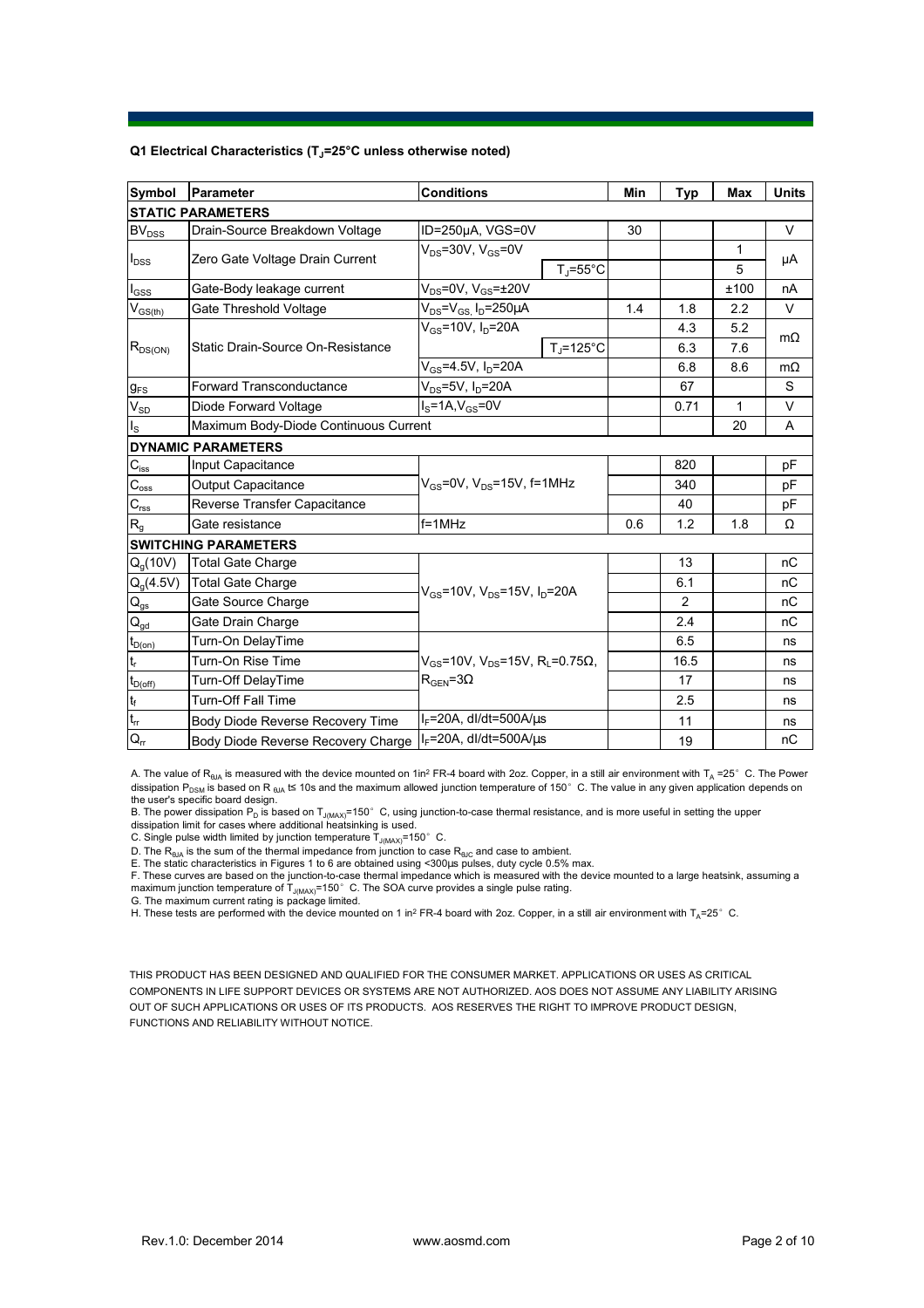**TYPICAL ELECTRICAL AND THERMAL CHARACTERISTICS**

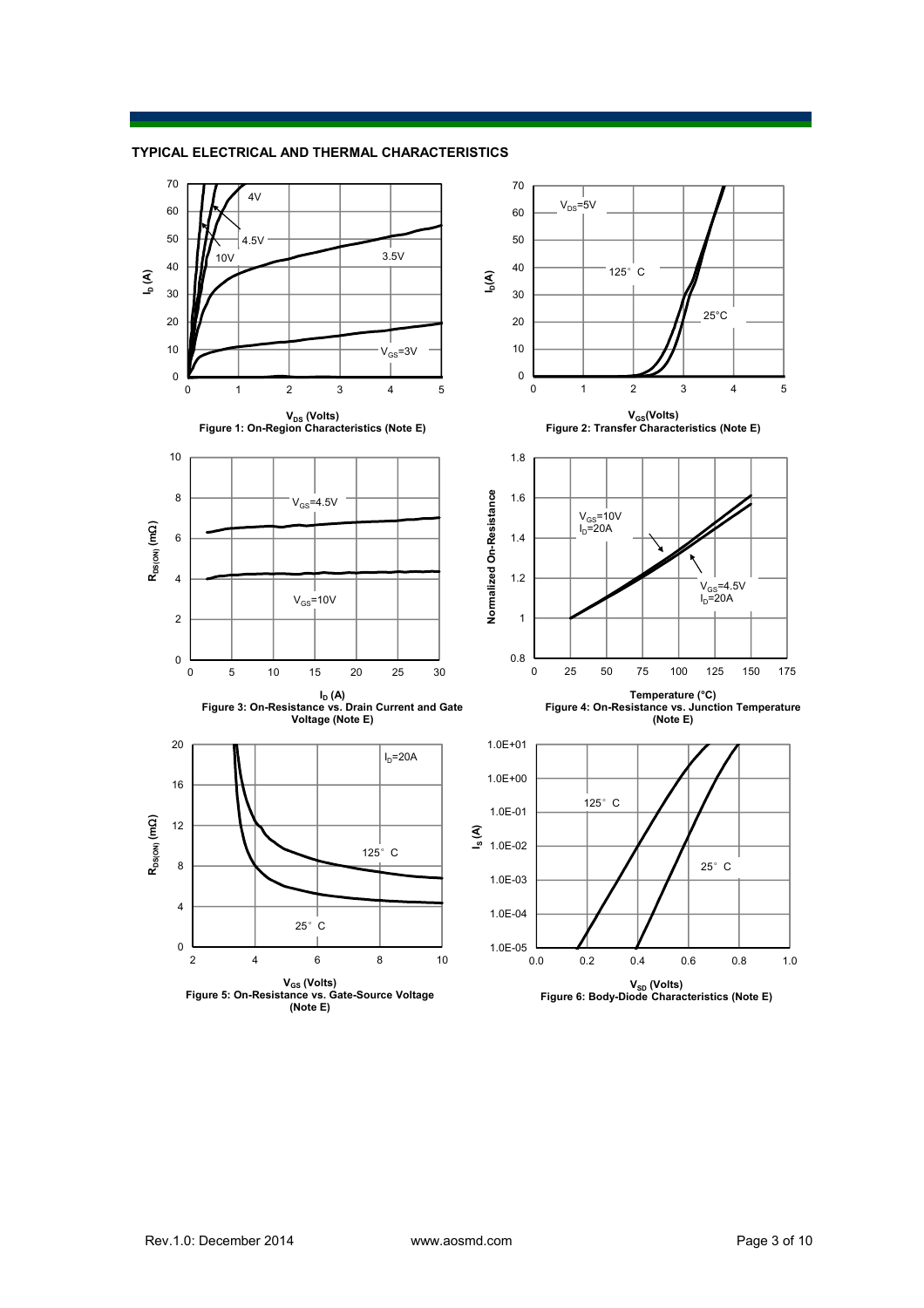



**Pulse Width (s) Figure 11: Normalized Maximum Transient Thermal Impedance (Note F)**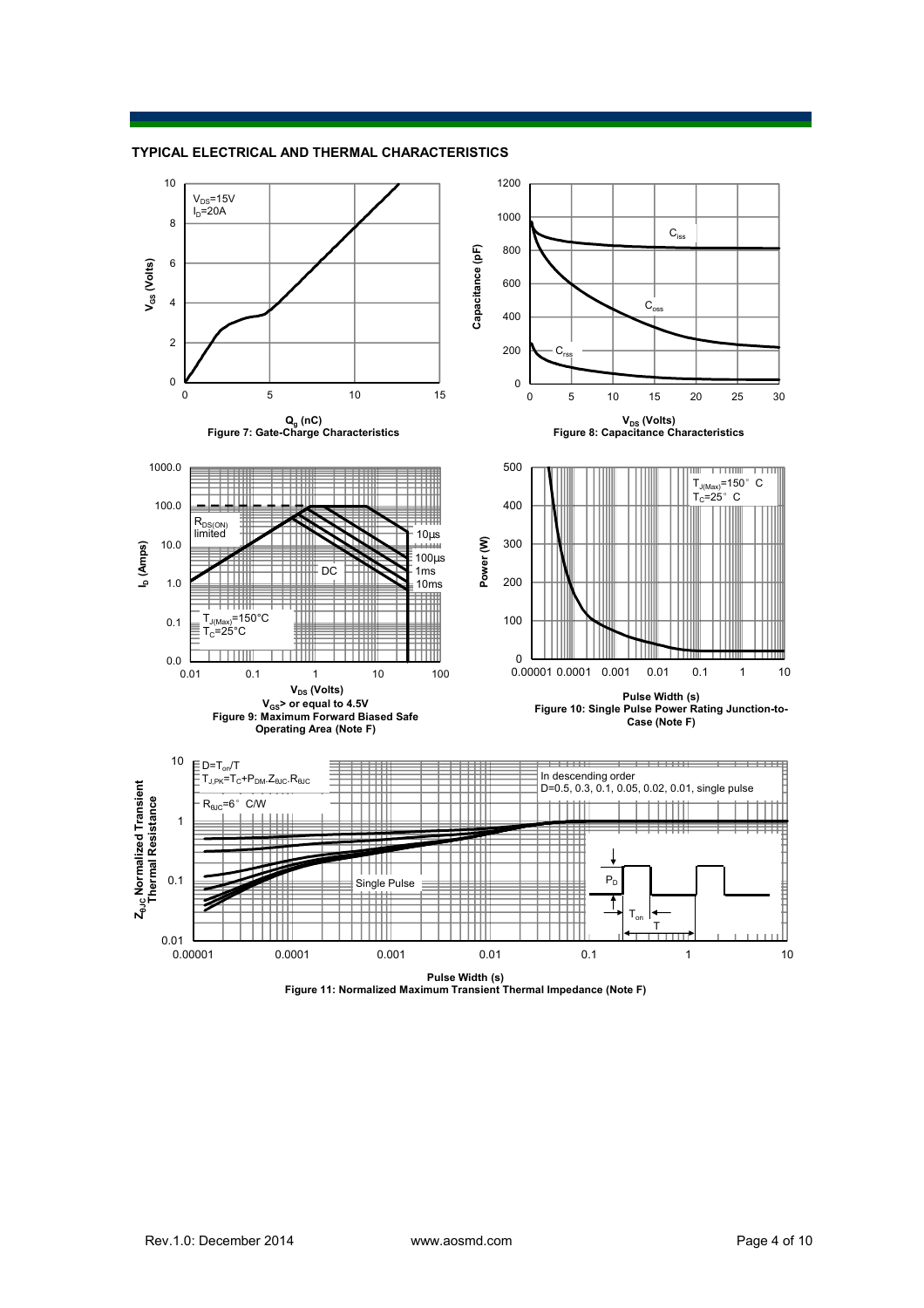







**Pulse Width (s) Figure 15: Normalized Maximum Transient Thermal Impedance (Note H)**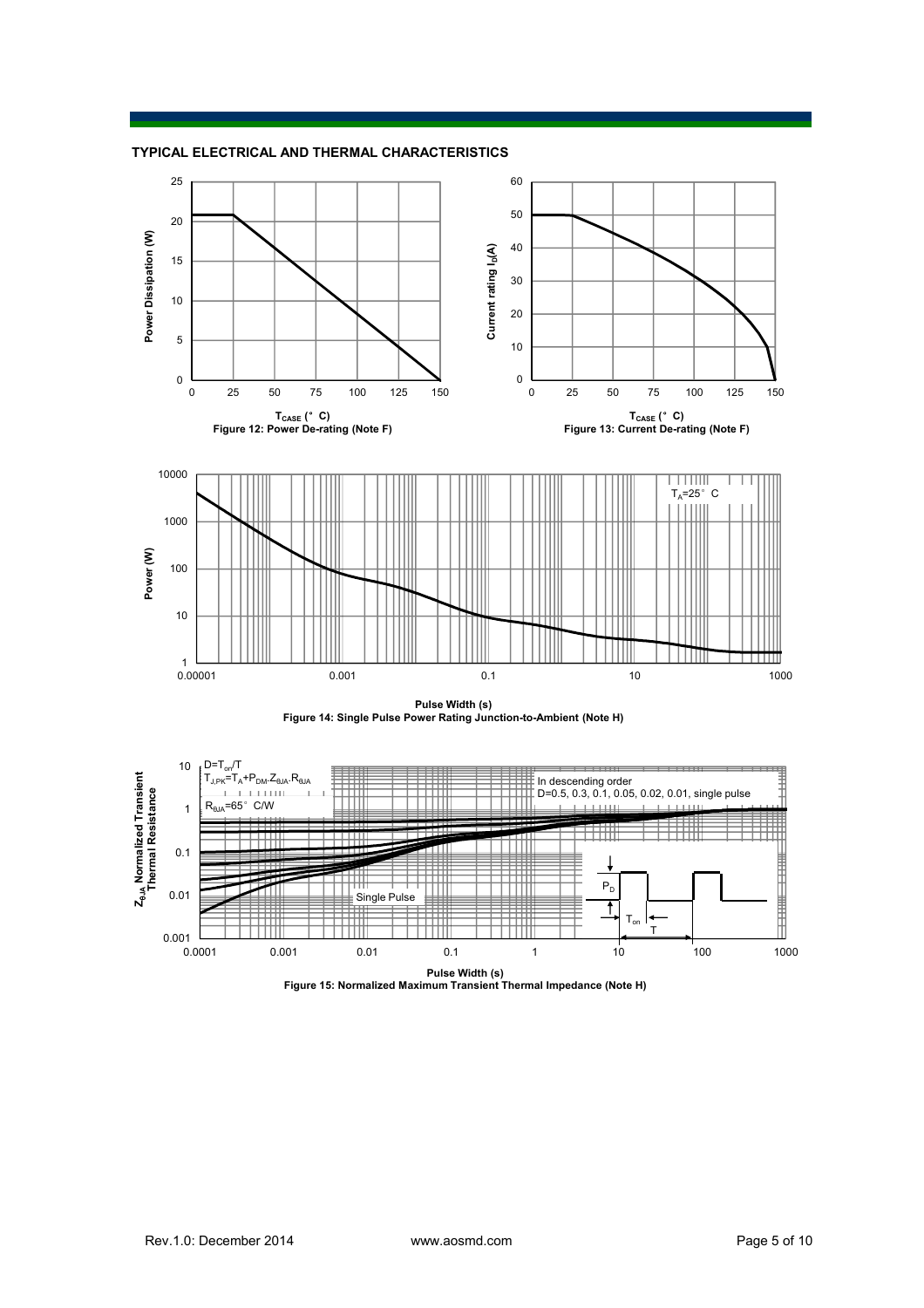## **Q2 Electrical Characteristics (TJ=25°C unless otherwise noted)**

| Symbol                                 | Parameter                             | <b>Conditions</b>                                                                           |                      | Min | <b>Typ</b>     | <b>Max</b> | <b>Units</b> |  |  |
|----------------------------------------|---------------------------------------|---------------------------------------------------------------------------------------------|----------------------|-----|----------------|------------|--------------|--|--|
| <b>STATIC PARAMETERS</b>               |                                       |                                                                                             |                      |     |                |            |              |  |  |
| <b>BV<sub>DSS</sub></b>                | Drain-Source Breakdown Voltage        | ID=10mA, VGS=0V                                                                             |                      | 30  |                |            | V            |  |  |
| $I_{DSS}$                              | Zero Gate Voltage Drain Current       | $V_{DS}$ =30V, $V_{GS}$ =0V<br>$T_i = 55^{\circ}C$                                          |                      |     |                | 0.5        | mA           |  |  |
|                                        |                                       |                                                                                             |                      |     |                | 100        |              |  |  |
| $I_{GSS}$                              | Gate-Body leakage current             | $V_{DS}$ =0V, $V_{GS}$ = $\pm$ 12V                                                          |                      |     |                | ±100       | nA           |  |  |
| $V_{GS$                                | Gate Threshold Voltage                | $V_{DS} = V_{GS}$ , $I_D = 250 \mu A$                                                       |                      | 1   | 1.4            | 1.9        | V            |  |  |
|                                        | Static Drain-Source On-Resistance     | $V_{GS}$ =10V, $I_D$ =20A                                                                   |                      |     | 2.1            | 2.6        |              |  |  |
| $R_{DS(ON)}$                           |                                       |                                                                                             | $T_i = 125^{\circ}C$ |     | 3.1            | 3.8        | $m\Omega$    |  |  |
|                                        |                                       | $V_{GS} = 4.5V, I_D = 20A$                                                                  |                      |     | 2.48           | 2.99       | $m\Omega$    |  |  |
| $g_{FS}$                               | <b>Forward Transconductance</b>       | $V_{DS}$ =5V, $I_D$ =20A                                                                    |                      |     | 167            |            | S            |  |  |
| $V_{SD}$                               | Diode Forward Voltage                 | $I_S = 1A$ , $V_{GS} = 0V$                                                                  |                      |     | 0.5            | 0.7        | $\vee$       |  |  |
| $I_{\rm S}$                            | Maximum Body-Diode Continuous Current |                                                                                             |                      |     |                | 30         | A            |  |  |
|                                        | <b>DYNAMIC PARAMETERS</b>             |                                                                                             |                      |     |                |            |              |  |  |
| $C_{\hbox{\tiny lSS}}$                 | Input Capacitance                     | $V_{GS}$ =0V, $V_{DS}$ =15V, f=1MHz                                                         |                      |     | 2150           |            | pF           |  |  |
| $C_{\rm oss}$                          | <b>Output Capacitance</b>             |                                                                                             |                      |     | 710            |            | рF           |  |  |
| $C_{\text{rss}}$                       | Reverse Transfer Capacitance          |                                                                                             |                      |     | 70             |            | pF           |  |  |
| R <sub>g</sub>                         | Gate resistance                       | $f = 1$ MHz                                                                                 |                      | 0.9 | 1.8            | 2.7        | Ω            |  |  |
|                                        | <b>SWITCHING PARAMETERS</b>           |                                                                                             |                      |     |                |            |              |  |  |
| $Q_q(10V)$                             | <b>Total Gate Charge</b>              | $V_{GS}$ =10V, $V_{DS}$ =15V, $I_D$ =20A                                                    |                      |     | 37.5           |            | nC           |  |  |
| $Q_g(4.5V)$                            | <b>Total Gate Charge</b>              |                                                                                             |                      |     | 17             |            | nC           |  |  |
| $Q_{gs}$                               | Gate Source Charge                    |                                                                                             |                      |     | 5              |            | nC           |  |  |
| $\mathsf{Q}_{\underline{\mathsf{gd}}}$ | Gate Drain Charge                     |                                                                                             |                      |     | 5              |            | nC           |  |  |
| $t_{D(0n)}$                            | Turn-On DelayTime                     | $V_{GS}$ =10V, $V_{DS}$ =15V, R <sub>L</sub> =0.75 $\Omega$ ,<br>$R_{\text{GEN}} = 3\Omega$ |                      |     | $\overline{7}$ |            | ns           |  |  |
| $t_{r}$                                | Turn-On Rise Time                     |                                                                                             |                      |     | 3.5            |            | ns           |  |  |
| $t_{D(off)}$                           | Turn-Off DelayTime                    |                                                                                             |                      |     | 36             |            | ns           |  |  |
| $\mathfrak{t}_{\mathsf{f}}$            | <b>Turn-Off Fall Time</b>             |                                                                                             |                      |     | 6              |            | ns           |  |  |
| $\mathsf{t}_{\mathsf{rr}}$             | Body Diode Reverse Recovery Time      | $I_F$ =20A, dl/dt=500A/ $\mu$ s                                                             |                      |     | 15.5           |            | ns           |  |  |
| $Q_{rr}$                               | Body Diode Reverse Recovery Charge    | $I_F$ =20A, dl/dt=500A/ $\mu$ s                                                             |                      |     | 33             |            | nC           |  |  |

A. The value of  $R_{\theta JA}$  is measured with the device mounted on 1in<sup>2</sup> FR-4 board with 2oz. Copper, in a still air environment with T<sub>A</sub> =25°C. The Power dissipation P<sub>DSM</sub> is based on R <sub>θJA</sub> t≤ 10s and the maximum allowed junction temperature of 150°C. The value in any given application depends on

the user's specific board design.<br>B. The power dissipation P<sub>D</sub> is based on T<sub>J(MAX)</sub>=150° C, using junction-to-case thermal resistance, and is more useful in setting the upper<br>dissipation limit for cases where additional

D. The  $\mathsf{R}_{\sf 0JA}$  is the sum of the thermal impedance from junction to case  $\mathsf{R}_{\sf 6JC}$  and case to ambient.

E. The static characteristics in Figures 1 to 6 are obtained using <300us pulses, duty cycle 0.5% max.

F. These curves are based on the junction-to-case thermal impedance which is measured with the device mounted to a large heatsink, assuming a maximum junction temperature of  $T_{J(MAX)}$ =150°C. The SOA curve provides a single pulse rating.

G. The maximum current rating is package limited.

H. These tests are performed with the device mounted on 1 in<sup>2</sup> FR-4 board with 2oz. Copper, in a still air environment with T<sub>A</sub>=25°C.

THIS PRODUCT HAS BEEN DESIGNED AND QUALIFIED FOR THE CONSUMER MARKET. APPLICATIONS OR USES AS CRITICAL COMPONENTS IN LIFE SUPPORT DEVICES OR SYSTEMS ARE NOT AUTHORIZED. AOS DOES NOT ASSUME ANY LIABILITY ARISING OUT OF SUCH APPLICATIONS OR USES OF ITS PRODUCTS. AOS RESERVES THE RIGHT TO IMPROVE PRODUCT DESIGN, FUNCTIONS AND RELIABILITY WITHOUT NOTICE.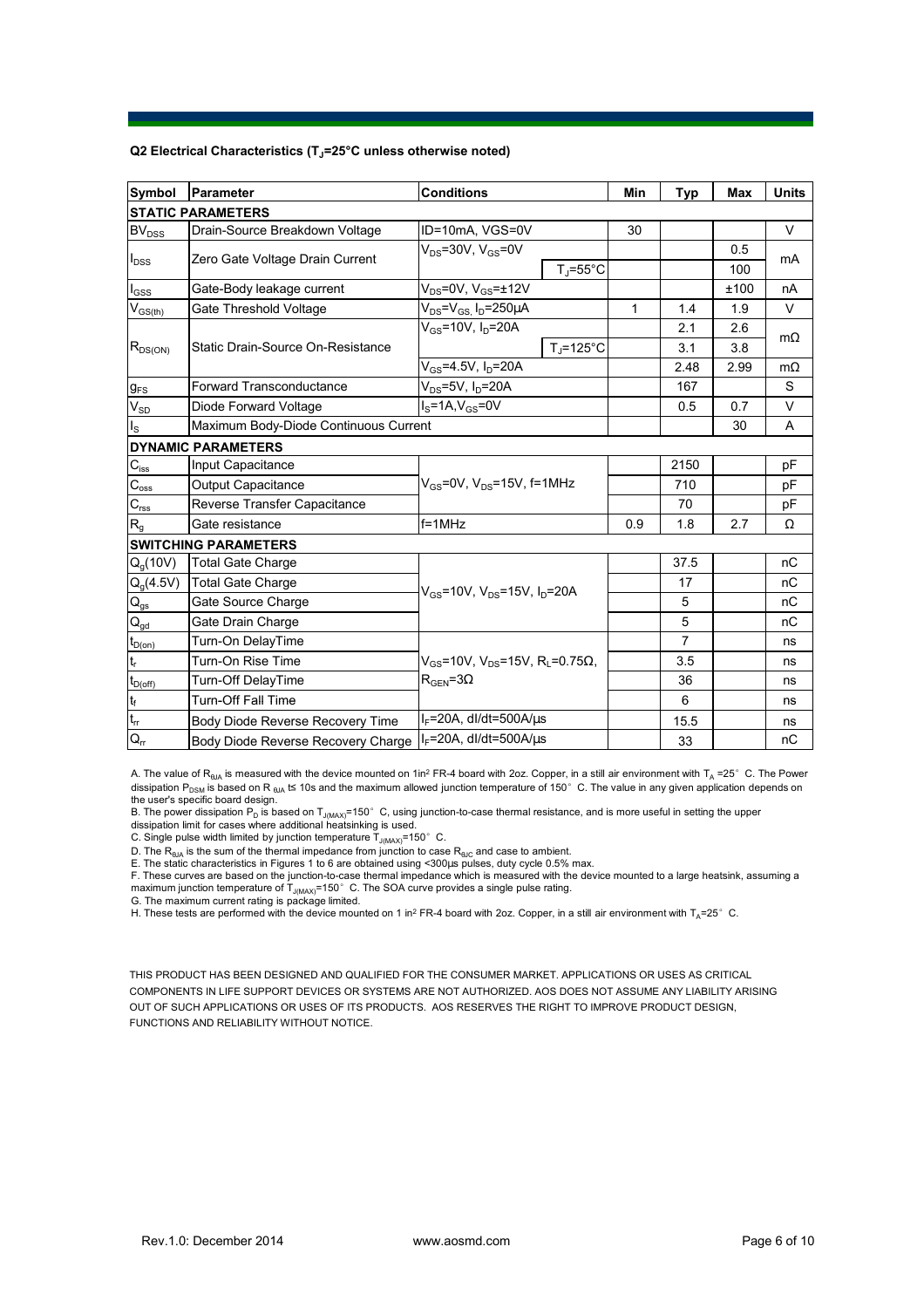

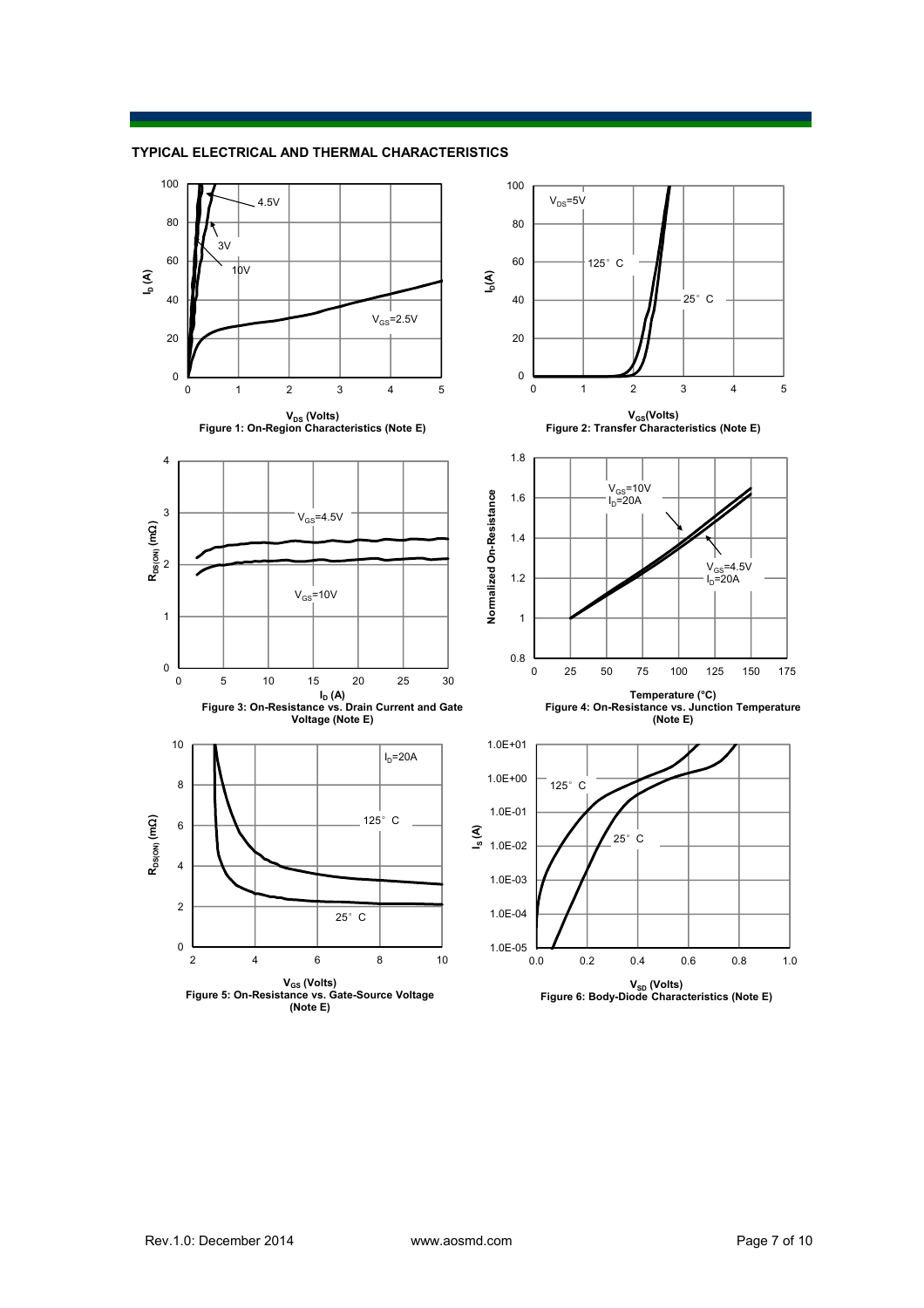



**Pulse Width (s) Figure 11: Normalized Maximum Transient Thermal Impedance (Note F)**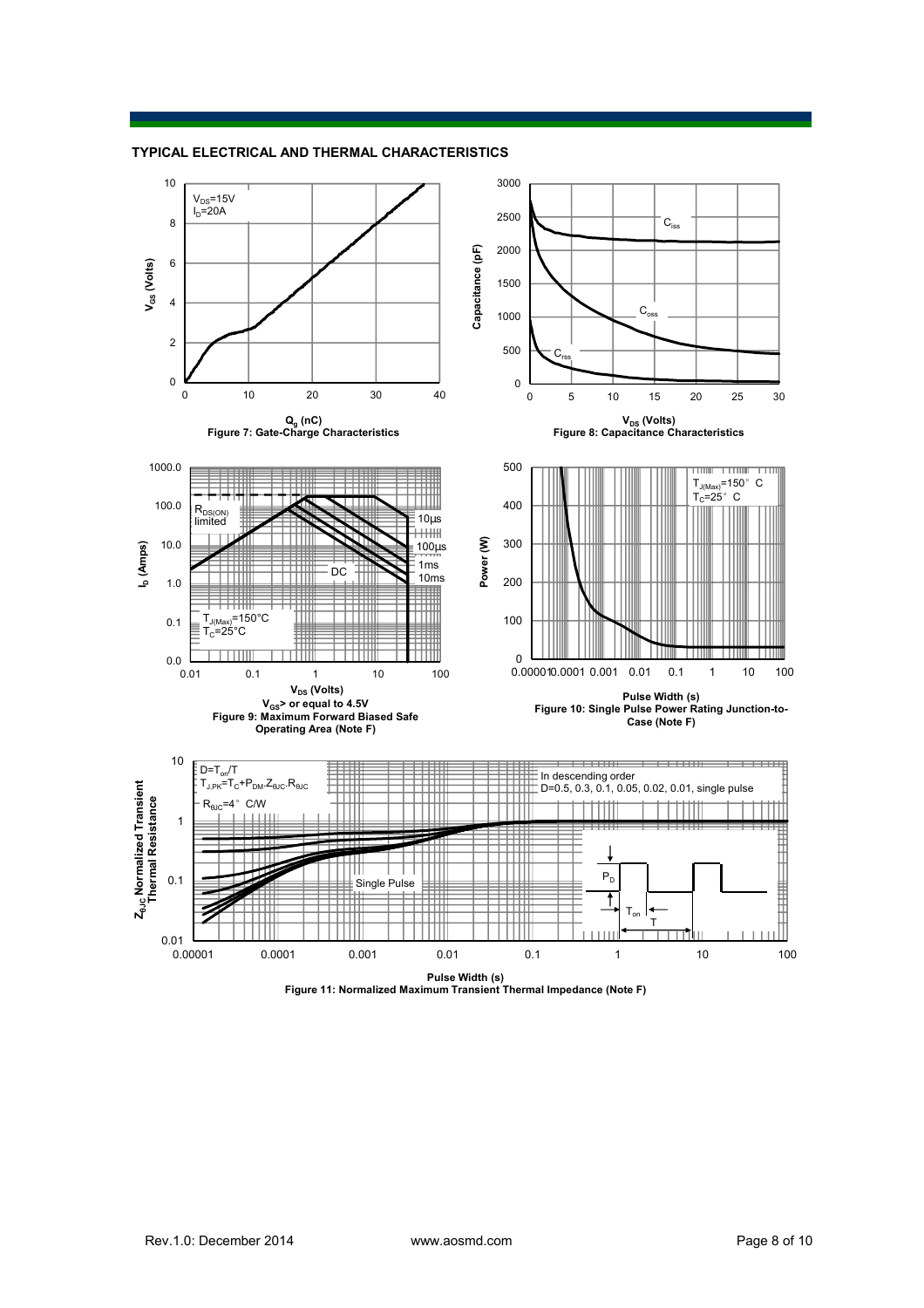





**Pulse Width (s) Figure 15: Normalized Maximum Transient Thermal Impedance (Note H)**